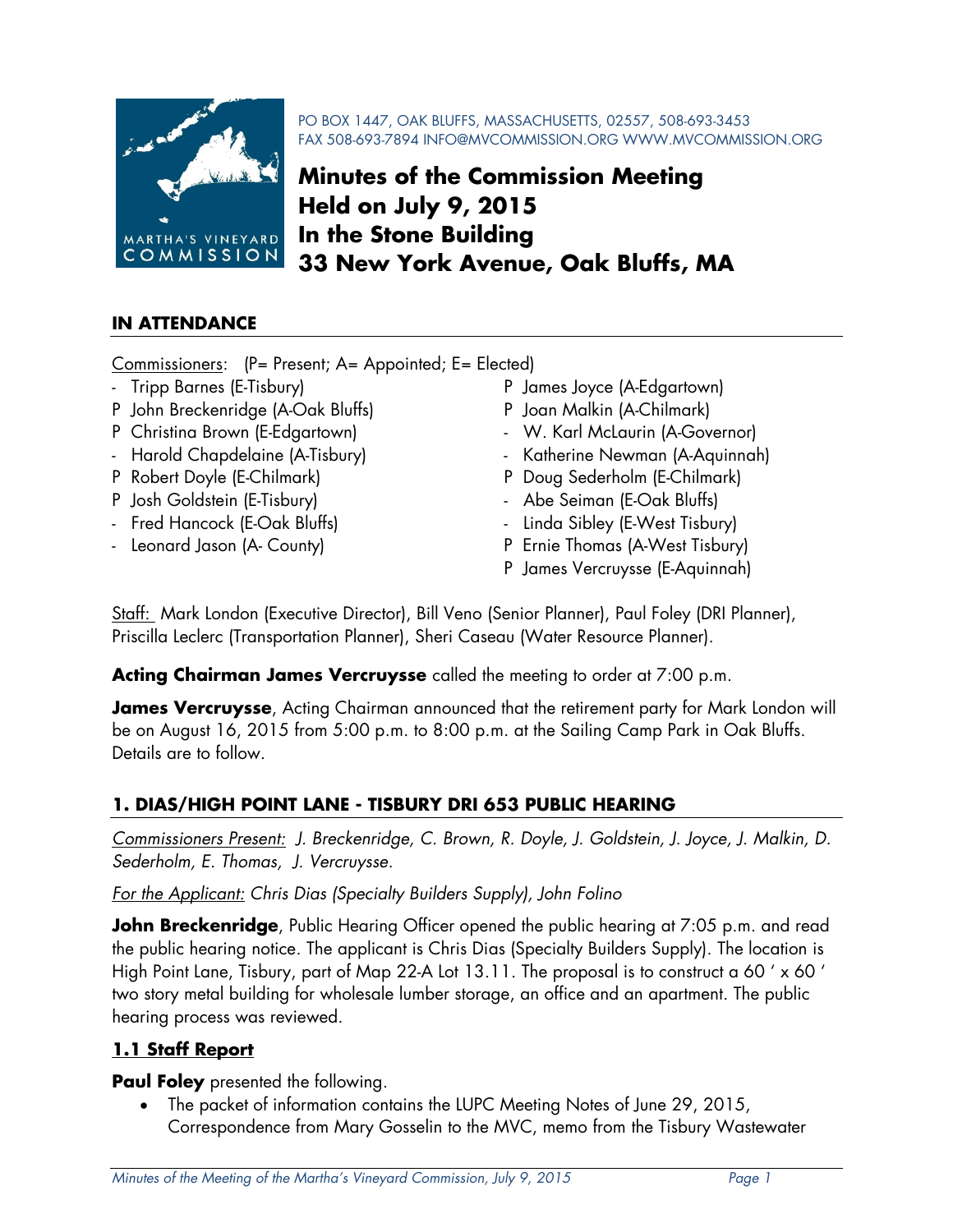Planning Committee Recommendation from the Town re: guidelines to MVC, deeded right of way, A.N.R., plans and elevations.

- Tom Pachio is the owner of the property with the Pachio Family Trust.
- A MVC public hearing was scheduled for June 18, 2015 but there was not a quorum present so the public hearing was rescheduled to July 9, 2015.
- The site was reviewed in detail.
- The project location on High Point Lane in Tisbury is a four lot A.N.R. subdivision that was remanded to the town by the MVC in 2012 but has not been recorded.
- No frontage is required in Tisbury for the Tisbury B-2 Commercial zoning.
- Permits required are Planning Board, Building Permit and Board of Health.
- On June 21, 2012 the MVC decided that the proposal by the Pachio Family Trust as presented by Tom Pachico to create an A.N.R. division of one 1.2 acre parcel into four (0.28-0.32 acre) lots on a wooded hillside located off of High Point Lane (map 22-A Lot 13.11-1.2 acres) did not have enough regional impact to warrant a public hearing and voted not to concur that the proposal was a DRI.
- The plan the MVC reviewed and remanded showed access from High Point Lane though the easement through the mini-golf was shown on the plan. A revised division plan which changed the access and frontage was approved by the Planning Board but not referred to the MVC. This plan is based on the revised access plan (June).
- The proposed storage facility and office will operate year round from 7:00 a.m. to 5:00 p.m.
- The DRI referral was from the Tisbury Building Inspector.
- The DRI Trigger is 3.1a Development over 3,000 sf and is a mandatory DRI review.
- A site visit was conducted on July 9, 2015.
- Access, floor plans and elevations were reviewed.
- Key Issues.
	- Vehicular Access:
		- The proposed access is through the abutting mini-golf business. The owner of the original Lot 13.11 has an easement "for all purposes for which ways are used…". Since the lot to which the Right of Way (ROW) has been granted is now being sub-divided into four lots do all four lots have access to the ROW through Lot 13.1 or just this one of four?
		- The plan the MVC remanded to the town showed access to all four subdivided lots from High Point Lane.
		- The proposal is for access through a 20 foot wide deeded ROW across the mini-golf property. Does this pose any serious conflict with the current use of the property?
	- Vehicular Circulation: The internal vehicular circulation is difficult. Should there be a limit on the size and number of trucks accessing the property?
	- Nitrogen: The proposal on such a small lot does not currently meet the strict budget limit of the MVC Policy for the impaired Tashmoo watershed. It is hoped that this area will be connected to an expanded sewer system someday. How should the MVC condition projects before the extension of the sewer becomes a reality?
	- Site Issues: Development of all four lots will require major grading and retaining walls within the property and possibly with abutting properties.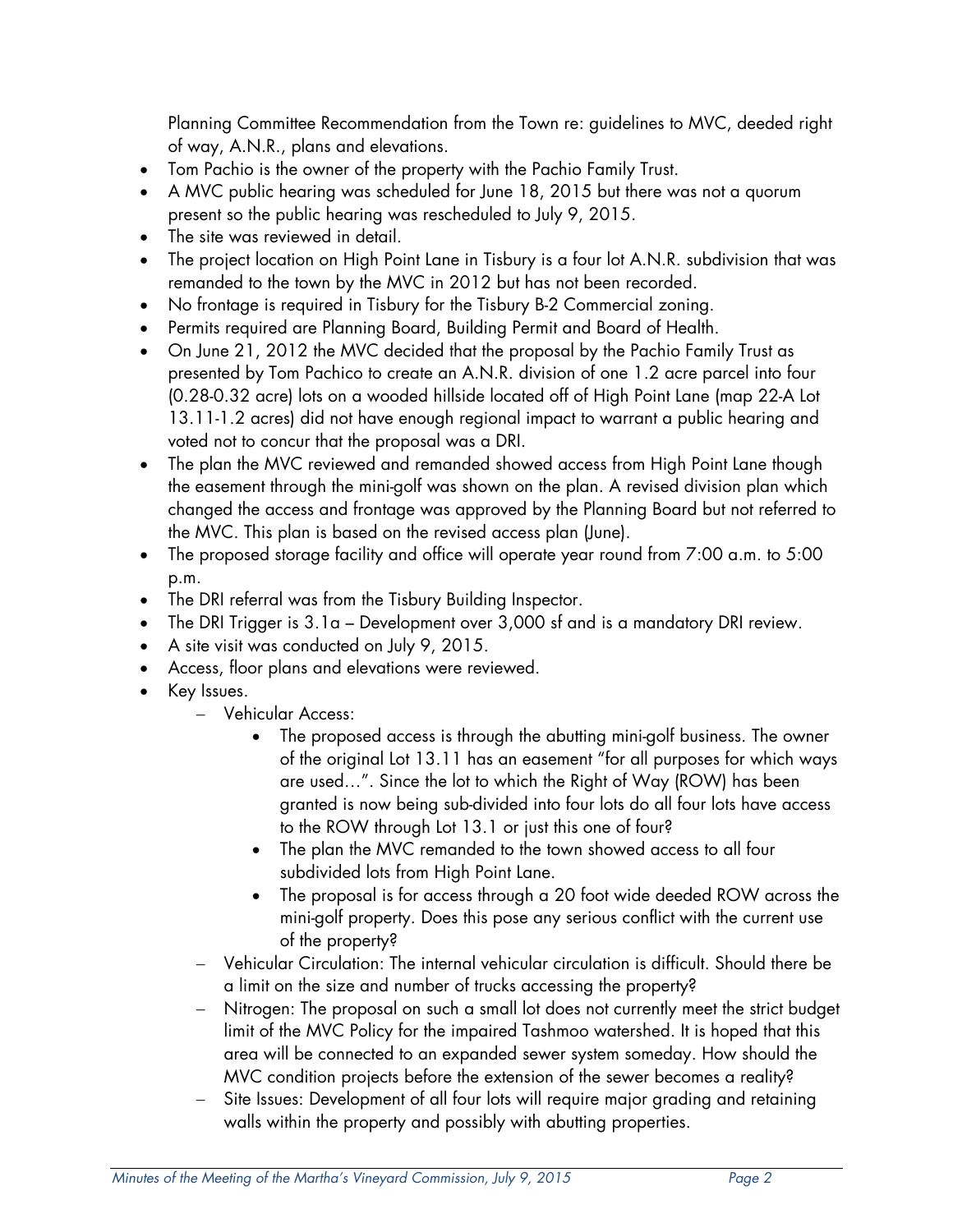- Site Coverage: Almost the entire proposed lot is covered in building and/or pavement. Should the MVC allow projects that cover entire properties with buildings and pavement?
- Incremental Growth: This is a large building currently proposed for mostly wholesale but some retail. What are the impacts if the retail aspect grows?
- Future Development: What will the area look like if other lots in the this subdivision are developed in the same manner
- Vegetation is oak, pine and beech trees. A quarter of the whole lot has been cleared recently.
- The proposed project is not an NHESP designated habitat.
- No landscaping is proposed. A retaining wall (which is not shown on the plans) is proposed for the back of this site.
- Of the four lots with the subdivision this is the flattest with a 5% grade.
- The MVC Open Space Policy does not apply to properties under three acres.
- The soil type is Carver loamy coarse sand. This type of soil is prone to be very deep, strongly sloping and excessively drained, permeability is very rapid.
- The site is in the impaired Tashmoo Watershed. The Lake Tashmoo Watershed budget is 5.6 kg/acre/yr. For this size lot the maximum allowable load is 1.74 kg/yr.
- The MVC policy provides for a 50% Smart Growth Allowance that applies to this property, resulting in a nitrogen loading limit of 2.61 kg/yr.
	- $-$  The nitrogen loading with a Title 5 system would be:
		- Apartment 2.02 kg/yr
		- Showroom and Office 1.39 kg/yr
		- Lumber Storage (passive storage) 0.00 kg/yr
		- Roof Runoff 0.04 kg/yr
		- Total 3.45 kg/yr
		- This total would be over the nitrogen limit by 0.84 kg/yr (1.8 pounds/yr).
	- The total nitrogen load with an innovative alternative (IA) system would be 1.90 kg/yr. This would be well within the nitrogen limit.
- The cost for an IA system is about \$15,000 for an add-on to the Title 5 system as well as about \$1,500 to \$2,500 a year for operation and maintenance. This property is located on a proposed extension of the sewer line and the Town of Tisbury is currently preparing engineering plans. Town of Tisbury representatives recommend that instead of having the applicant install an IA system which would only remove 40 – 50 % of the nitrogen, the MVC require that the applicant redirect the cost of the IA system into an escrow account towards the construction of and connection to the sewer which would remove about 95% of the nitrogen. MVC staff has drafted a possible offer/condition to achieve this objective.
	- **Mark London** noted that the draft possible condition is perhaps an overall plan that would be better for the applicant and the Town in view of the monies to be expended for the IA system including yearly maintenance fees.
- The site plan indicates that roof and surface runoff will be directed to four catch basins located on the lower side of the property. An engineered stormwater plan demonstrating all stormwater mitigated on site should be submitted to the Commission prior to the MVC decision.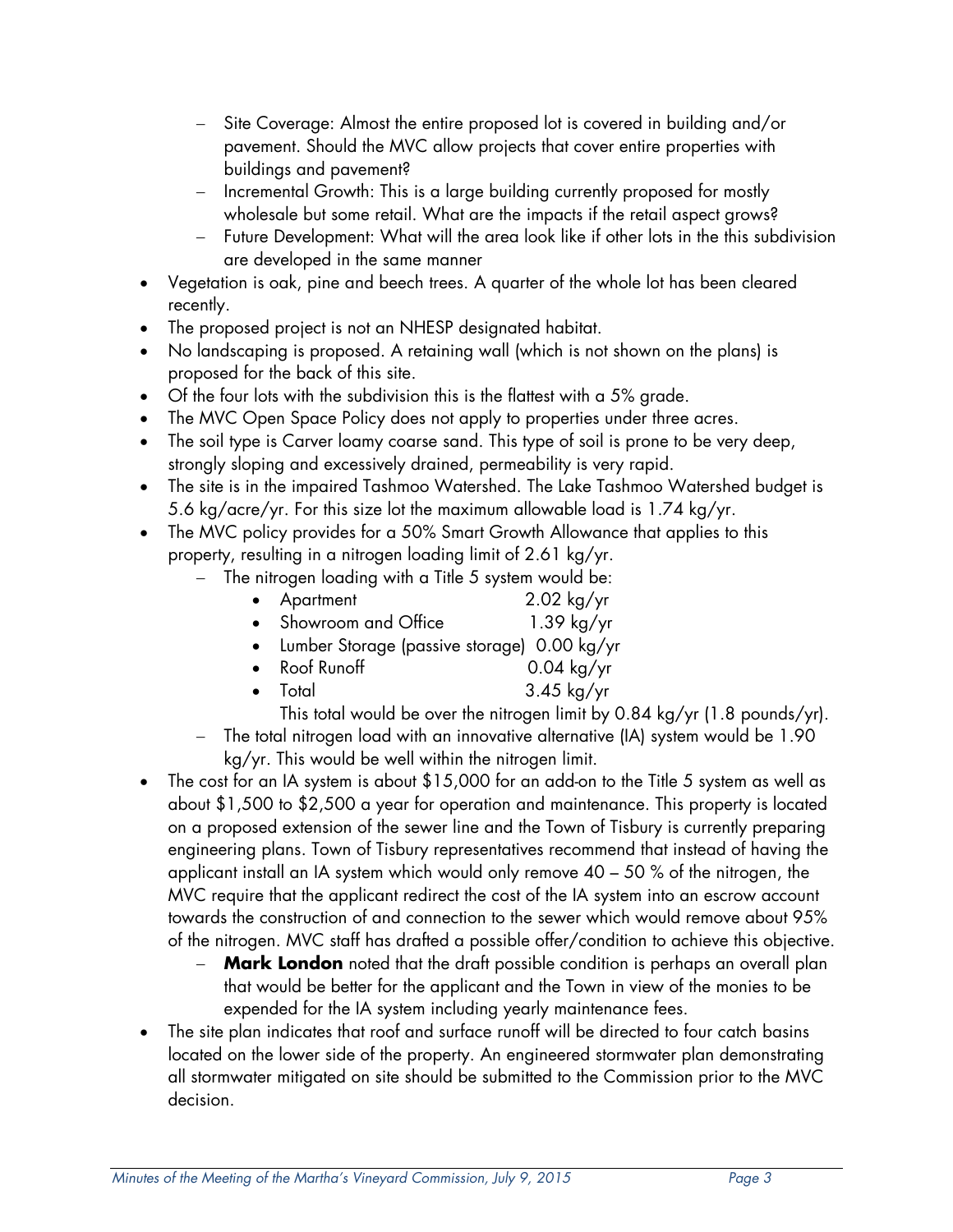- On June 1, 2015 LUPC waived the need to do a traffic study. The rescheduled LUPC on June 29, 2015 also waived the need for an outside traffic study but asked the MVC Transportation staff to look at access and circulation.
- The current mini-golf parking will have to be reorganized in order to accommodate access to this lot through the deeded Right of Way.
- Total daily trip generation is 33 trips with peak hour trips of 3 in the AM and 4 in the PM. This not a significant amount of traffic added to this area.
- Vehicular Circulation: Cars exiting the lot will be required to back up and turn 180 degrees to exit. Parking the truck on the northern side as depicted on plan will result in a truck backing up 150 feet. This would be particularly difficult for larger trucks. If there is only a couple of cars and trucks a day then maybe it will not matter so much. But if and when the number of trips grows, then the conflicts between cars, trucks and pedestrians making these unusual entry and exit maneuvers will increase.
- Next to the mini-golf the Right of Way is actually 20 feet but access is 16 feet.
- The Martha's Vineyard Transit Authority provides bus service along State Road.
- There are sidewalks on both sides of State Road. No special infrastructure exists for cyclists. A sidewalk through the mini-golf property may have to be removed to provide adequate access to this site.
- The second story apartment will be used for staff housing which is consistent with the MVC's Affordable Housing Policy.

# **1.2 Transportation Report**

**John Breckenridge**, Public Hearing Officer asked Priscilla Leclerc to review transportation and trucking issues.

**John Breckenridge** said the MVC was under the impression that there would be deliveries with a 24-foot flatbed truck. **Chris Dias** said receiving and shipping of materials would be on trucks. There will all types from flatbed trucks to pickup trucks. Currently there is not a plan to use semitrucks but it could be a fit in the future.

There was a discussion about the truck turning radius.

- **Priscilla Leclerc** said per Chris Dias a typical 24-foot flatbed truck would be used and she feels comfortable that the truck can have access and meet the turning radius. There is 60 feet in front of the proposed building.
- **John Breckenridge** asked if any studies were run on the turning radius with a semitruck that can range in size of 40 feet. **Priscilla Leclerc** said the turning radius would be slightly smaller than a transit bus so it should not be an issue. She used the example of the trucks from the ferry and with the traffic on Water Street the need to use the next lane.
- **Christina Brown** asked how traffic would be affected if turning onto State Road. **Priscilla Leclerc** said the truck may need to go slightly out into the other lane and cause a slight delay like the transit bus. It is not a huge issue.
- **Joan Malkin** asked after doing the calculations, is there an adequate turning radius for the trucks with the six car parking spaces occupied. **Priscilla Leclerc** said it might be tight.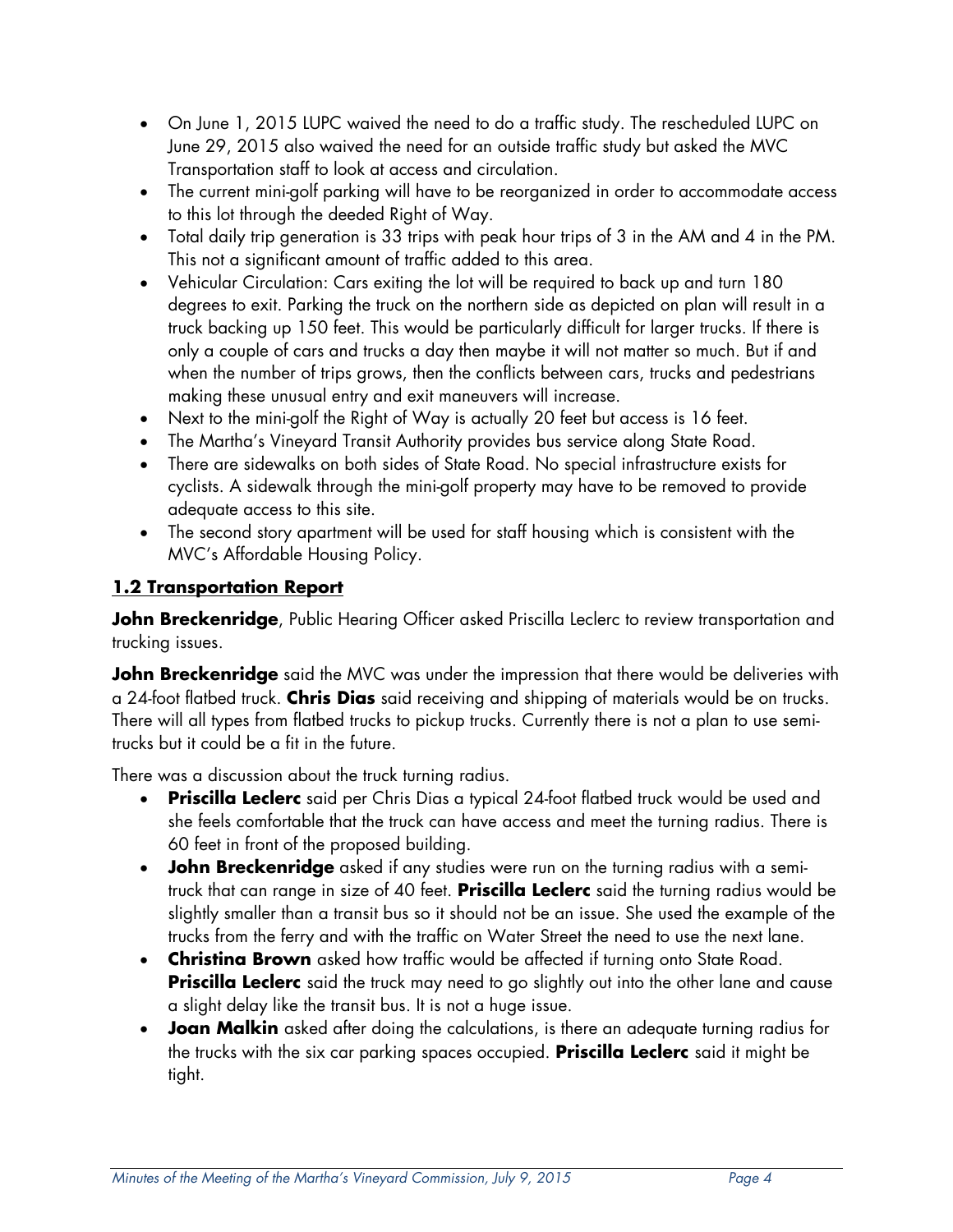- **Chris Dias** added that trucks are not coming in every second. It can be coordinated and not really an issue. If he could not utilize the equipment he has, flatbed trucks and box trucks, he would not be buying the property.
- **Priscilla Leclerc** presented a diagram of the truck turning radius.

**Mark London** noted that the layout of the mini-golf does not meet what was approved and the applicant will work with the mini-golf to pay for revising it, including better delineation of the ROW.

**Joan Malkin** asked if the existing ROW is encumbered with parking spaces, who pays to restructure the min-golf parking area to accommodate the ROW. **Doug Sederholm** said the mini-golf, as they own the property.

There was a discussion about pedestrian safety and the ROW.

- **Joan Malkin** said she noticed at the site that there is no fence around the rock climbing wall and the public could stray and end up in the ROW She is concerned about those types of issues from a safety perspective.
- **Chris Dias** posed the question what if someone walks off the sidewalk into the road, wouldn't they be in more danger than being in the ROW
- **Joan Malkin** said her concern is pedestrians on the sidewalk and at the rock climbing area with trucks on the road. It doesn't appear to be safe.
- **Chris Dias** said he has been driving for 30 years and he and his drivers are in more congested areas and there have been no issues. The ROW is not quite a road; it is a driveway into the property and the speed is low. It would be similar to a UPS truck making a delivery. There is nothing extraordinary or unsafe about it and visibility in the trucks is very high. He said if his employees were asked what is the most important focus you would hear "safety". We are very conscious of safety. It is taken seriously and is a key focus.

# **1.3 Wastewater Report**

**John Breckenridge**, Public Hearing Officer asked Sheri Caseau to present what was discussed with the Town of Tisbury with regards to wastewater for this project.

**Sheri Caseau** presented the following.

- She attends the Wastewater Planning Committee meetings for the Town of Tisbury.
- The committee would rather the MVC not prescribe IA systems and setup mitigation funds for sewer connection.

**James Vercruysse** asked if there is a timetable for putting the sewer in for the proposed project. **Sheri Caseau** said it is about 3 to 5 years and the Cape Cod Five project is helping to move that along.

**James Vercruysse** asked what assurance is there that the time table will be met and the sewer will be moved along. **Josh Goldstein** said at Town Meeting, no assurances were given.

# **1.4 Applicants' Presentation**

**Chris Dias** presented the following.

He is from the Island and started out as a small wholesale lumber yard off-island.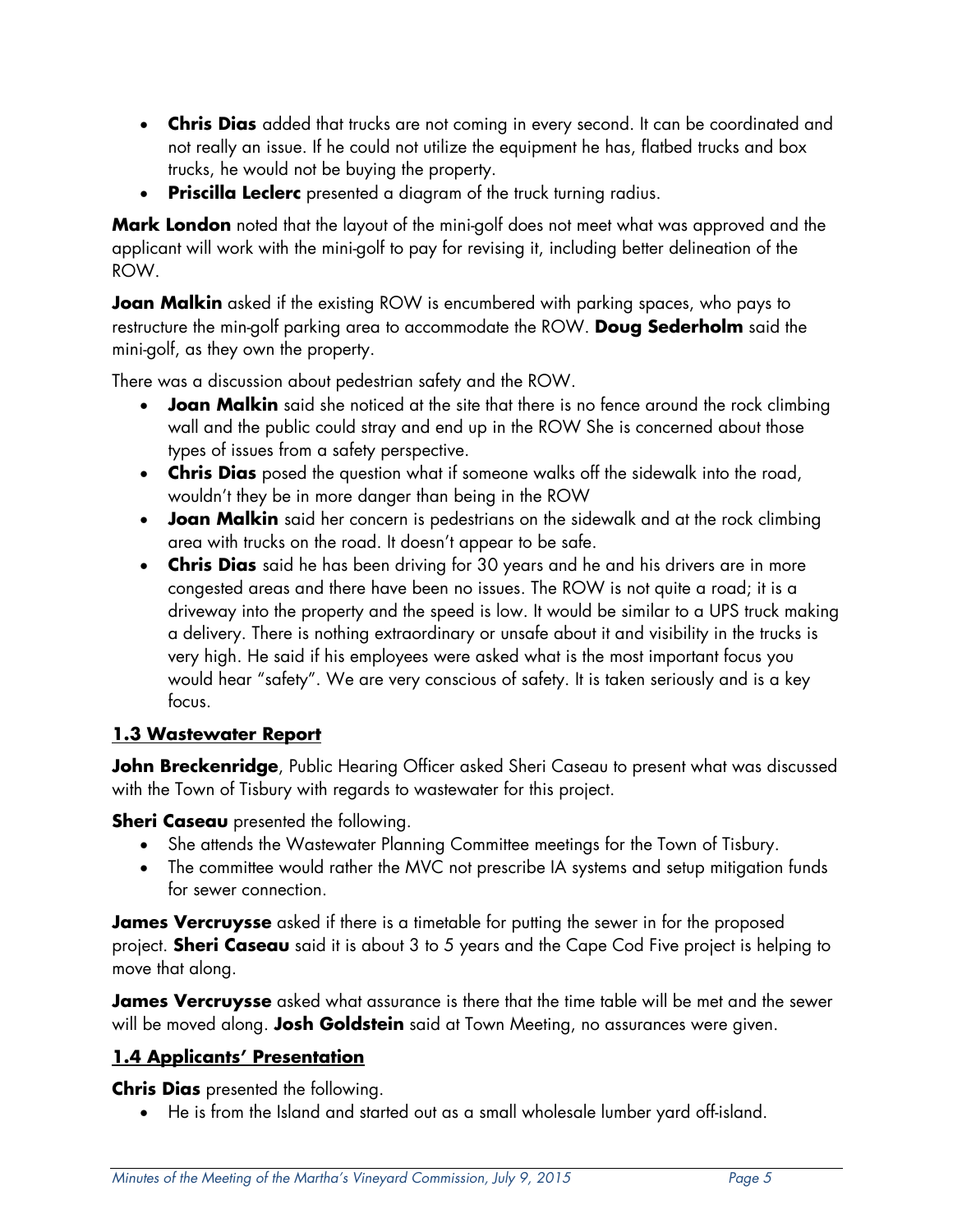- His business gives the builders what the larger facilities are not providing. Specialties that are needed for newer building designs.
- He is trying to set up a home base on the Vineyard.
- The project is similar in size to the Vineyard Home Center.
- He would be trucking supplies to the Island from the home office.
- The business is contractor only and a focus is on building relationships with contractors to meet their specialty needs.
- The business is 69-72 % special orders. The rest of the business is basic such as PVC boards, roofing, decking – the staples of the business.
- There are 750 800 SKUs [products] and is not near the volume of the SKUs that Hinckley's has.
- The business meets specialty needs that no one else does such as packaging and cutting up interior trim.
- He supplied the Corbin Norton house with all of the turnings, brackets, etc.; 95% of everything for the house.

**John Folino** presented the following.

- The building will be similar to other buildings in the area.
- The height is the same as the new Barnes facility and the Tisbury Highway Department.
- He has built all of those buildings.

There was a discussion about the apartment.

- **John Breckenridge** asked how much housing is being offered.
- **Chris Dias** said the project allows for a one-bedroom unit that will most likely be for him, for one of his employees if they needed to stay overnight or he will rent it year round. It will not be a summer rental.
- **Doug Sederholm** asked if the applicant would commit to that. **Chris Dias** confirmed that he would.

**John Breckenridge** asked how the runoff from the building will be handled. **John Folino** said there is separate drainage for the downspouts and runoff will be retained on site.

**John Breckenridge** asked if the wastewater calculations include the roof and parking. **Sheri Caseau** confirmed that the calculations include both.

# **1.5 Public Testimony**

**Tom Pachio** said there are a couple of flaws with the nitrogen numbers. They are four times stricter than for drinking water. One of the conditions for the gas station project was a public restroom and that would have taken more than this building will. There are a lot of things he could do with the property, including putting in housing that would have a greater effect on the nitrogen. The MVC is counting rainwater off of the roof and if it didn't go into a catch basin it would go into the ground, so that needs to be removed from the wastewater calculations. Is the nitrogen policy the nitrogen removal numbers the State allows or what is actually removed? The State credit is only a 50% reduction when it is actually an 80% reduction. You are shooting the horse when you are trying to get it out of the barn. The MVC is making lots unbuildable with the nitrogen requirements.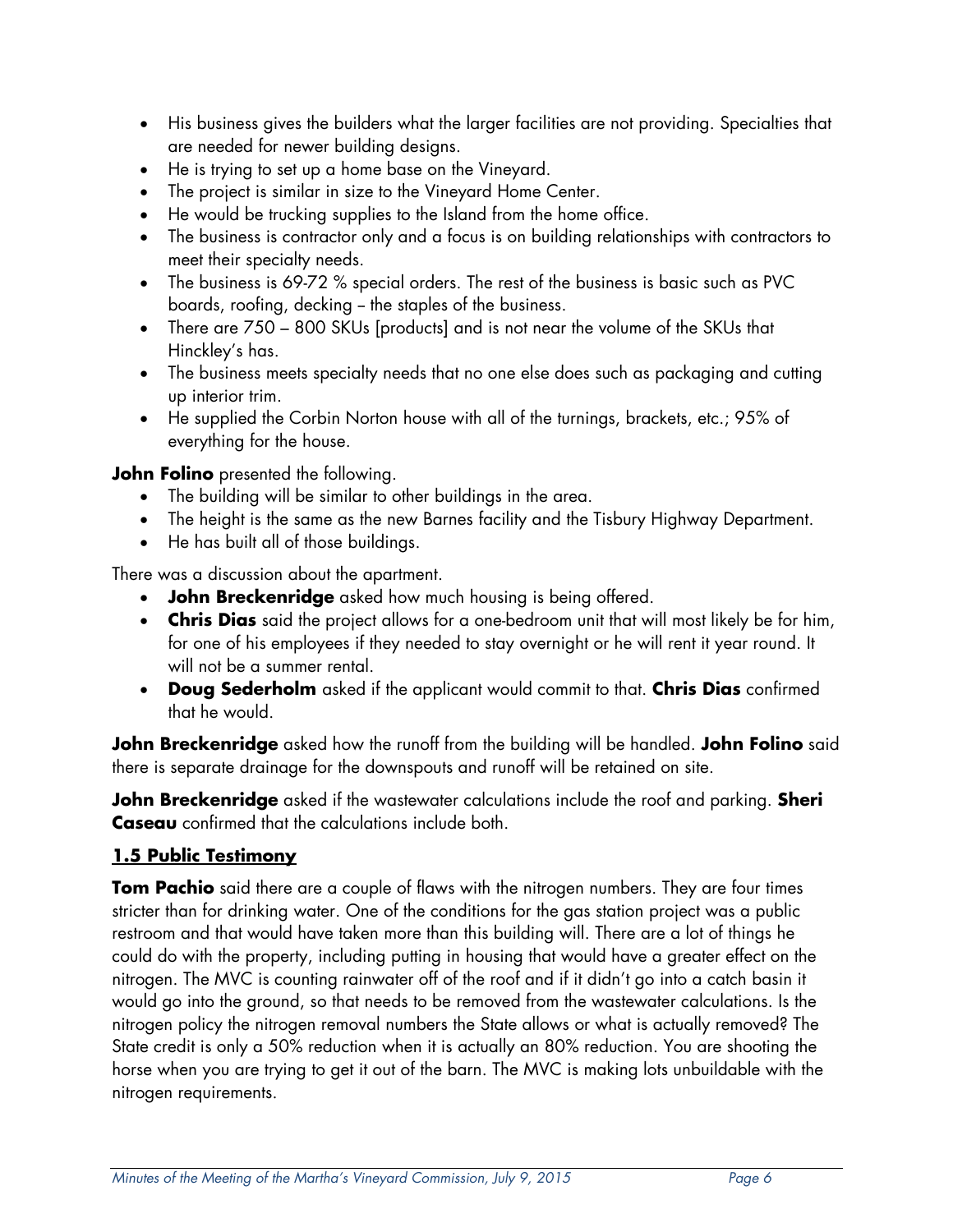**John Breckenridge**, Public Hearing Officer recognized Tom Pachio's knowledge with regards to nitrogen but asked him if he had anything specific to share with the public and the MVC regarding the project being reviewed.

**Tom Pachio** said he is trying to do something good for the town and the applicant. The proposed project will have a minimum amount of nitrogen. **John Breckenridge** agreed the proposed project will have a minimal amount of nitrogen but it is in an impaired watershed.

**Mary Gosselin** is the owner of Island Cove Golf. She has questions for the MVC regarding the project. When they purchased the property 25 years ago there was a deeded easement to one lot. She asked if there is any legal document supporting that and would they need to hire a lawyer for that.

- **Doug Sederholm** said the applicant could make that as an offer and she would not need to hire an attorney for that.
- **Robert Doyle** said his understanding at LUPC was that the deeded R.O.W was to the one lot in question.

**Mary Gosselin** said they agreed to stop using their curb cut at State Road and access on High Point Lane.

- **Paul Foley** said if the Town of Tisbury ever did a service road the access from State Road would be shut off and access would be on High Point Lane. But it is highly unlikely that the service road will happen.
- **Bill Veno** said the MVC approved the mini-golf in 1992. There was a condition for three properties and to minimize the number of curb cuts on State Road. The concept at the time was call the "dump road". There are some buildings that would make the service road unfeasible to extend all the way from High Point Lane to Evelyn Way. The 20-foot access easement is from 1991 and was not part of the 1992 MVC approval.
- **James Joyce** did not feel the service road was relevant to the proposed project.
- **Mark London** added that the MVC could condition if the service road was ever put through, the applicant would access from the service road rather than from High Point Lane.

**Mary Gosselin** said they don't believe the service road would come through but if it did would the service road affect the mini-golf access and how does it pertain to the connector road.

- **John Breckenridge** said the MVC staff would have to look at that.
- **Doug Sederholm** asked the applicant if he would be willing as part of the project to access from the service road rather than High Point Lane/State Road. Would that access work for the applicant and it is something to think about.

**Mary Gosselin** asked if there would be engineering to address the runoff.

- **Paul Foley** said yes it has been done and the run off will need to be retained on the property.
- **Chris Dias** added there is a condition for the runoff for his project but the ROW has no condition for the runoff, but he has no issue with working on that. He added that he wants to be a good neighbor and will work with Mary Gosselin.

# **1.6 Commissioners' Discussion**

**Christina Brown** asked the applicant if they are working with the mini-golf to be sure that when the trucks are coming through the ROW the mini-golf and the applicant's trucks are safe. **Chris Dias** said if he widened the ROW to 20 feet he would be removing the green belt and nice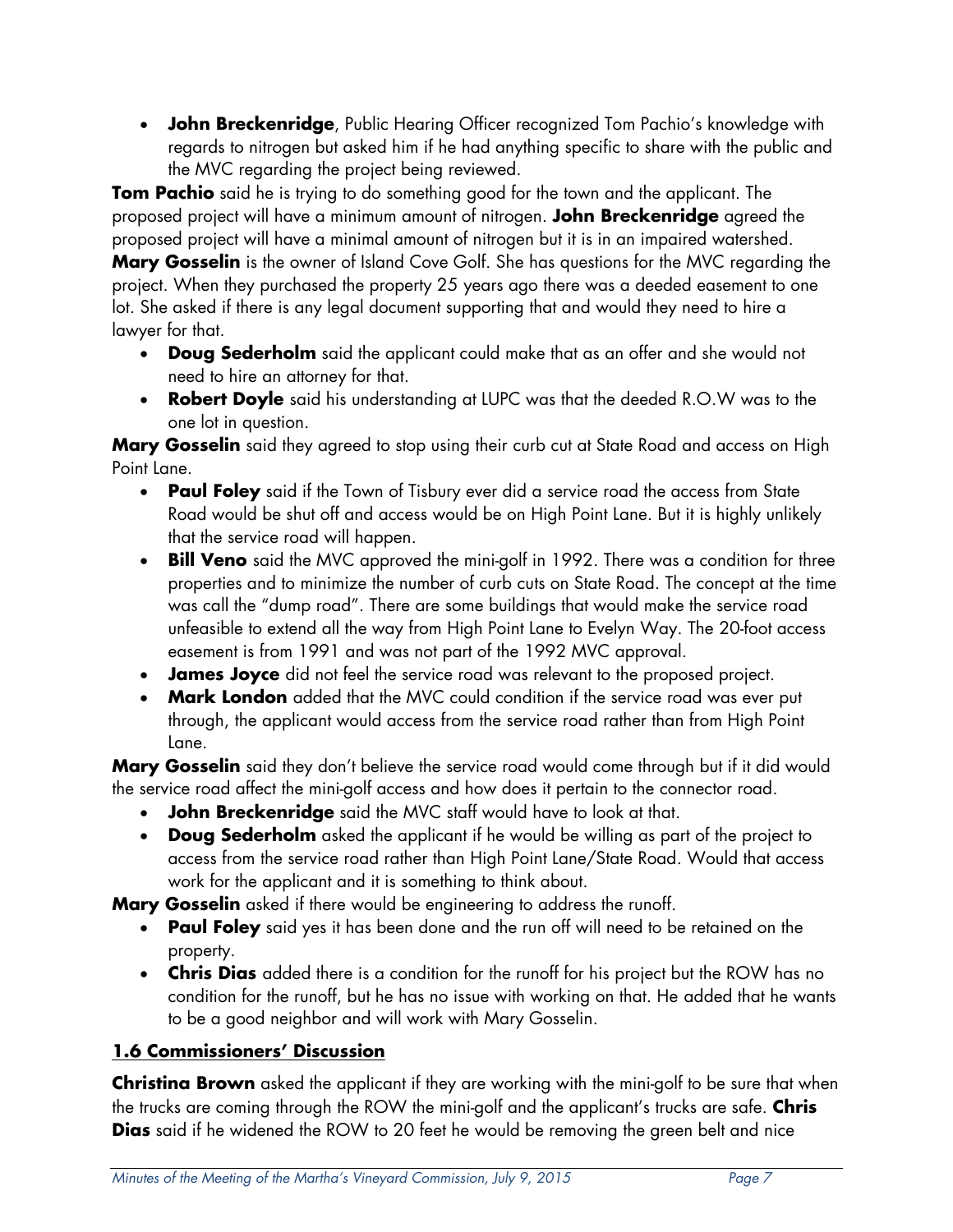landscaping. He feels there is enough room with the current 16 feet of width for the trucks to access. If he needs to help he will. When the permit was issued it is not how it is now and if it needs to be changed he will work with the Gosselins to make it safe.

**John Breckenridge** asked what the timetable is for the proposed project and what the mini-golf season is. **John Folino** said two weeks for the building permit and three months for the process. **Mary Gosselin** said the mini-golf season runs through October.

**Ernie Thomas** suggested as a solution for the safety issue with the trucks that the applicant could make an offer to post the speed limit on the road. **Chris Dias** said that is not a problem and thought it was a great idea and it could be carefully worded to prevent vehicles from speeding up to meet the limit.

**Joan Malkin** still had a concern about pedestrian safety with the sidewalk and thought it would be productive if the applicant could work out with the mini-golf to better delineate the sidewalk. **Chris Dias** wondered why that would be his responsibility since the sidewalk is not on his property and it has been that way for ten years, but he would still be glad to help.

**Joan Malkin** wanted to be sure that the ROW only applies to the proposed project lot and not all four lots as it then would affect potential traffic. If the ROW is only for one of the four lots, developing the one lot would be okay but if all four lots are developed similarly the area will look horrible and she did not know what the solution would be.

**Tom Pachio** said that when you go into Cronig's there is a road and parking spaces and the lanes are delineated. Huge trucks drive in and out all the time and Cronig's has a lot more deliveries than the proposed project will have so he did not see any traffic concerns. It would be up to the mini-golf to retain their traffic at the climbing wall area.

**James Vercruysse** asked if money in escrow for the septic is part of the discussion or a separate topic.

**John Breckenridge** said a timetable needs to be proposed. A lot of information has been submitted to the MVC and staff can be drafting possible offers with the applicant. He suggested keeping the written record open until July 24, 2015 at 5:00 p.m. which would give the public time to submit comments and the MVC staff time to work with the applicant. The proposal could then come back to LUPC on July 27, 2015 to go through the applicant offers and review the project and make final recommendations to the full Commission for Deliberation and Decision on August 6, 2015. The MVC has a minimum quorum for this DRI and asked if the Commissioners would all be available on August 6, 2015. No one said they could not attend on the 6<sup>th</sup>.

There was a discussion about the Tisbury Wastewater Planning Committee recommendation to the MVC.

- **Doug Sederholm** said he needed clarification on the Tisbury Wastewater Planning Committee submittal to the MVC.
- **Mark London** said the recommendations are a draft version of what the MVC expects will come from the Tisbury Board of Selectmen. Tisbury Town Meeting approved engineering work on the sewer but not construction work.
- **Doug Sederholm** said his point is that the submittal is political and it should have been done ten years ago. He is not comfortable in hoping something will be done. It is a very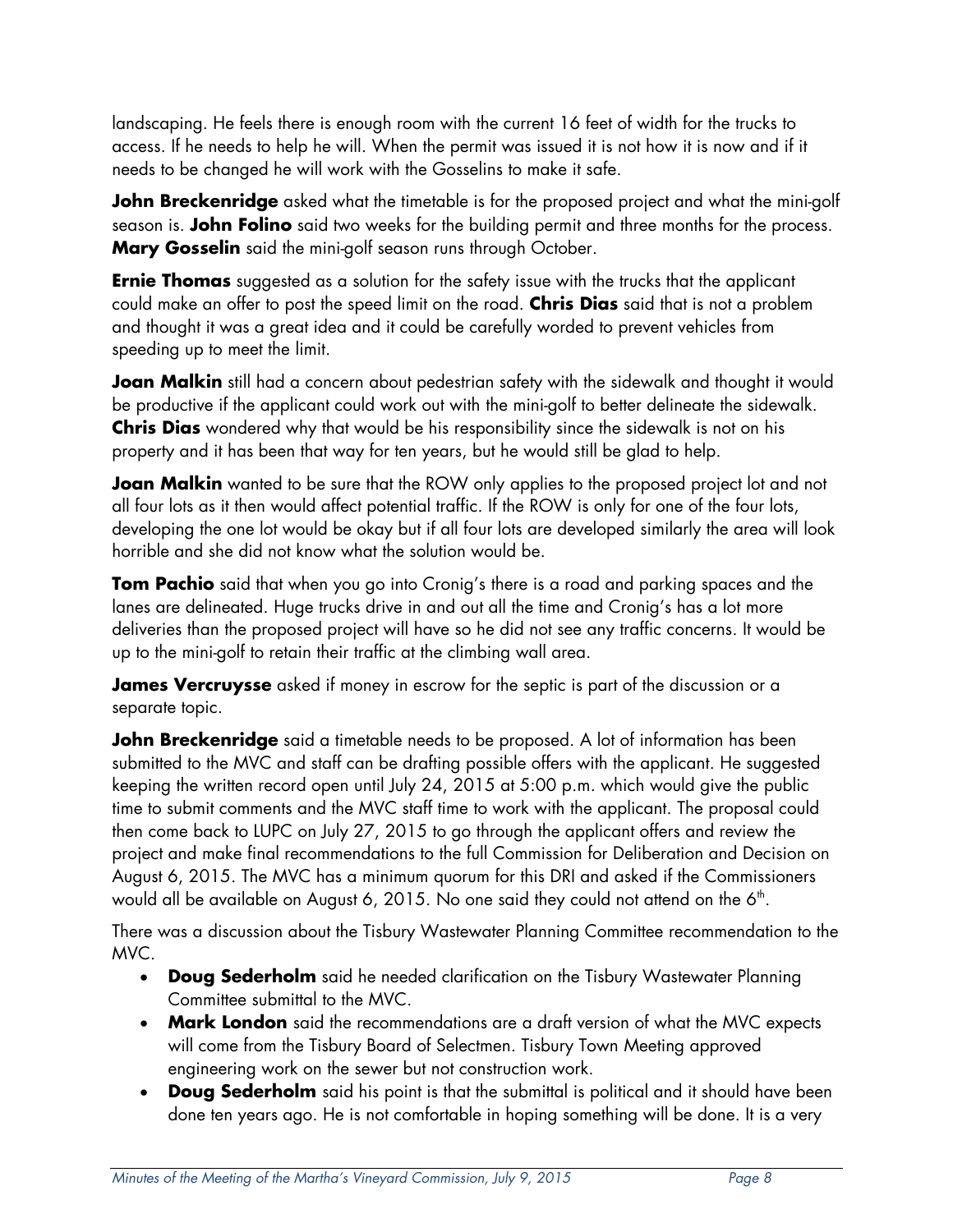impaired watershed. The MVC needs more assurance that it will actually happen. The MVC only has an unsigned draft memo.

- **James Vercruysse** said the memo is vague and so non-comital.
- **Chris Dias** said he did not want to make any escrow payments and asked if he could come to the MVC with a denitrifying system and engineering that takes out 80% of the nitrogen and agree to hook up to the sewer if it happens, would the MVC consider that offer.
- **Doug Sederholm** said if it met the guidelines he would prefer that.
- **John Breckenridge** said the MVC wants something that works for the applicant and for the community and that the MVC is comfortable with in moving forward, including other possible offers.
- **Paul Foley** noted that another project in the area that was approved by the MVC used composting toilets and that may be another option.
- **Tom Pachio** asked for clarification on nitrogen removal numbers so the offers can be determined.
- **Mark London** noted that the amount of reduction needed for the project can be readily achieved with the approved alternative systems as approved by the DEP.
- **John Breckenridge** said the MVC reviews projects and as long as the nitrogen is being removed and not overloading the Tashmoo watershed it would be considered.

**Mark London** noted that the applicant is already cutting trees and suggested that perhaps the applicant would consider replacing and replanting trees. **Chris Dias** agreed to do some replanting if it needs to be done and hopes to move beyond the sticky points and move forward with the project.

**Tom Pachio** wanted the project to move along as quickly as possible to avoid delays. **John Breckenridge** noted that the MVC is moving quickly on the proposed project but there are questions that need to be answered and issues to be reviewed.

**John Breckenridge** closed the Public Hearing and left the written record open until July 24, 2015 , 5:00 p.m. and noted that if any substantive testimony is received the public hearing could be re-opened. LUPC will be scheduled for July 27, 2015 with Deliberation and Decision on August 6, 2015.

### **2. TRANSPORTATION REPORT – MV TRANSPORTATION PLAN, MV TRANSPORTATION IMPROVEMENT PLAN, UNIFIED PLANNING WORK PROGRAM**

*Commissioners Present: J. Breckenridge, C. Brown, R. Doyle, J. Goldstein, J. Joyce, J. Malkin, D. Sederholm, E. Thomas, J. Vercruysse.* 

There was a discussion about presenting the transportation report tonight rather than at the July 16, 2015 MVC meeting.

- **Josh Goldstein** questioned presenting the transportation reports with only nine Commissioners present. Perhaps it could be presented at the next meeting when more Commissioners may be present.
- **James Vercruysse** said there was a previous concern that the Commissioners did not have enough time to review before approval of the documents.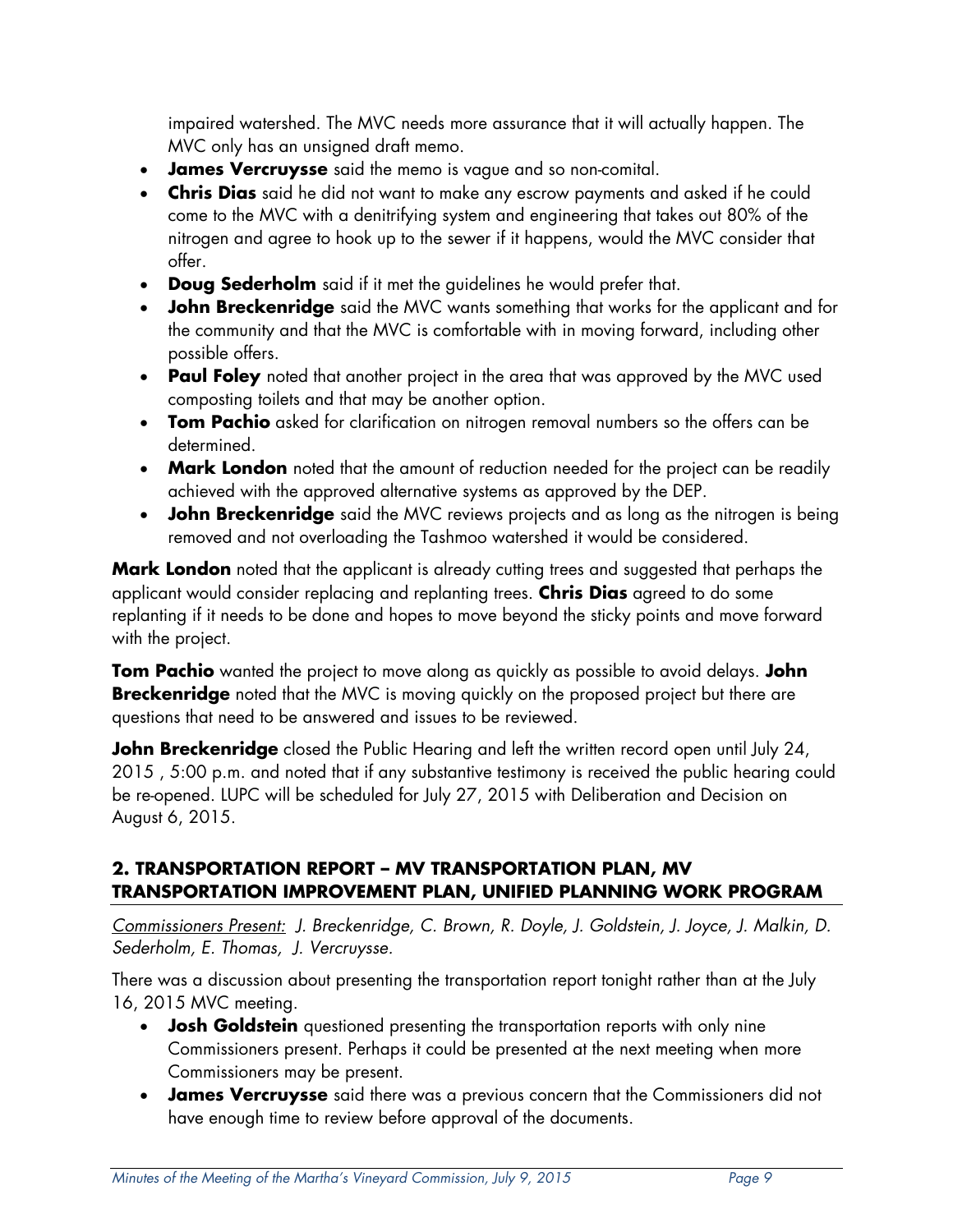**Christina Brown** noted that Priscilla Leclerc had sent the information to the Commissioners and it is on the MVC website and thought highlights could be presented at tonight's meeting.

# **2.1 Transportation Report**

### **Priscilla Leclerc** presented the following.

- On July 14, 2015 there is a public meeting on the transportation report and all are invited if they wish to hear more about the documents.
- There are three documents.
	- Martha's Vineyard Transportation Plan (MVTP) 2015-2040 is a minimum 20-year long range plan and is updated every four years.
	- Transportation Improvement Plan (TIP) is updated every year. It is a short range implementation program with four years of projects.
	- The Unified Planning Work Program (UPWP) is updated every year. It is a one year program of proposed planning activities.
- The MVTP is for the whole county including Gosnold. An online survey was done and the highest priority was the ferry service and road safety. Interest was also shown for free shuttle bus expansion and the Shared Use Path (SUP) network. Safety issues were for five corners, Beach Road and the SSA terminal.
- The MVTP goals include a transportation system on Martha's Vineyard that is safe, reliable convenient, accessible, economical, affordable and is consistent with the Vineyard's scenic, historic and natural resources.
- MVTP goals also include convenient, efficient, economical, affordable, safe and reliable connections to come and go beyond the Island.

**Rob Doyle** asked if Priscilla Leclerc ever worked with the merchants, as employees take key parking locations when they could use the Park n' Ride. **Priscilla Leclerc** said the MVC has been working with them and have suggested the merchants purchase bus passes as well.

### **Priscilla Leclerc** continued.

- Traffic has remained fairly level.
- Ridership is still growing with the VTA.
- The MVC has started to count SUP numbers for bicyclists.
- The number of autos for the SSA was slightly down in 2013 and bicyclists were up.
- MVTP funding for highway and transit is estimated at \$47 million.

**Christina Brown** asked what the Federal and State split is for the funding. **Priscilla Leclerc** said its 80/20.

**Doug Sederholm** asked if the Federal money is dedicated funds. **Priscilla Leclerc** said it is.

- The TIP projects were reviewed by year.
- The TIP budget for four years 2016-2019 is \$17 million. It includes four years of projects programmed within estimated highway and transit funds. The Federal government requires TIP be updated every four years but it is updated annually in Massachusetts.

**Josh Goldstein** asked who oversees the funds that the VTA receives including monies for bus passes since they are cash only. **Priscilla Leclerc** said sometimes it is partially State and Federal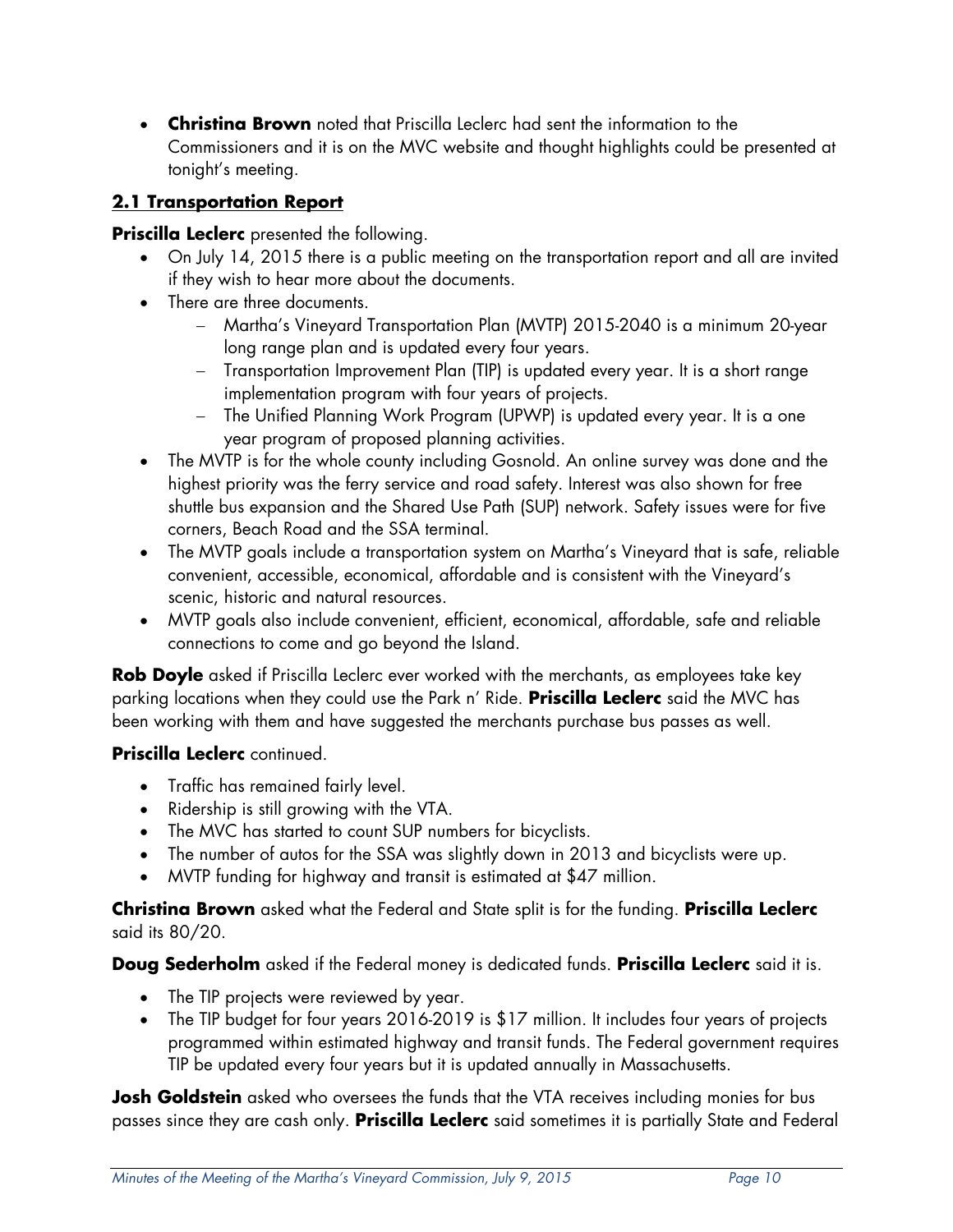Funds but the Island is more under the State umbrella since the Island is a smaller area. The VTA shares information about its expenses with the MVC and the VTA Board. It is a detailed process and there are audits.

- UPWP is for Federal Fiscal Year 2016 and it is an outline of the annual transportation planning activities to be performed for Martha's Vineyard. It is the connection to Mass DOT.
- UPWP includes ongoing planning with JTC/MPO, Federal, State, regional and local agencies, towns and the public. It also includes data collection of existing conditions and at locations being studied as well as transportation studies, assistance, and development and safety reviews.

# **3. MINUTES**

*Commissioners Present: J. Breckenridge, C. Brown, R. Doyle, J. Goldstein, J. Joyce, J. Malkin, D. Sederholm, E. Thomas, J. Vercruysse.*

#### *Doug Sederholm moved and it was duly seconded to approve the minutes of June 18, 2015 as written. Voice vote. In favor: 7. Opposed: 0. Abstentions: 2. The motion passed.*

### **4. NEW BUSINESS**

*Commissioners Present: J. Breckenridge, C. Brown, R. Doyle, J. Goldstein, J. Joyce, J. Malkin, D. Sederholm, E. Thomas, J. Vercruysse.* 

There was a discussion about the Southern Woodlands purchase.

**Josh Goldstein** said he was curious about the recent purchase of the Southern Woodlands development and what authority the MVC had over the current sale of the property.

**Christina Brown** asked if the Written Decision was accessible on the MVC website. **Mark London** confirmed that it was and **Doug Sederholm** added that it was also filed.

**John Breckenridge** said Fred Hancock and Bill Veno had conversations with the owner prior to the recent auction. Josh Goldstein had a good question and tonight is a good opportunity to bring the MVC up to date.

**Bill Veno** said there was an informal meeting three weeks ago with two Oak Bluffs Planning Board members, the MVC Chairman, Paul Foley and two representatives of the owner of the property who was putting it up for auction.

- They were trying to figure out what the way of the land was.
- At the last approval the MVC pointed out to those owners that the project was deficient. What the Town of Oak Bluffs approved was not what the MVC had approved. So the approvals are not so clean.
- The Oak Bluffs Planning Board met earlier this evening and have an interpretation from counsel that the town's Special Permit approval can be voided if the project is not completed in two years, but the Planning Board wants to move forward and not backward.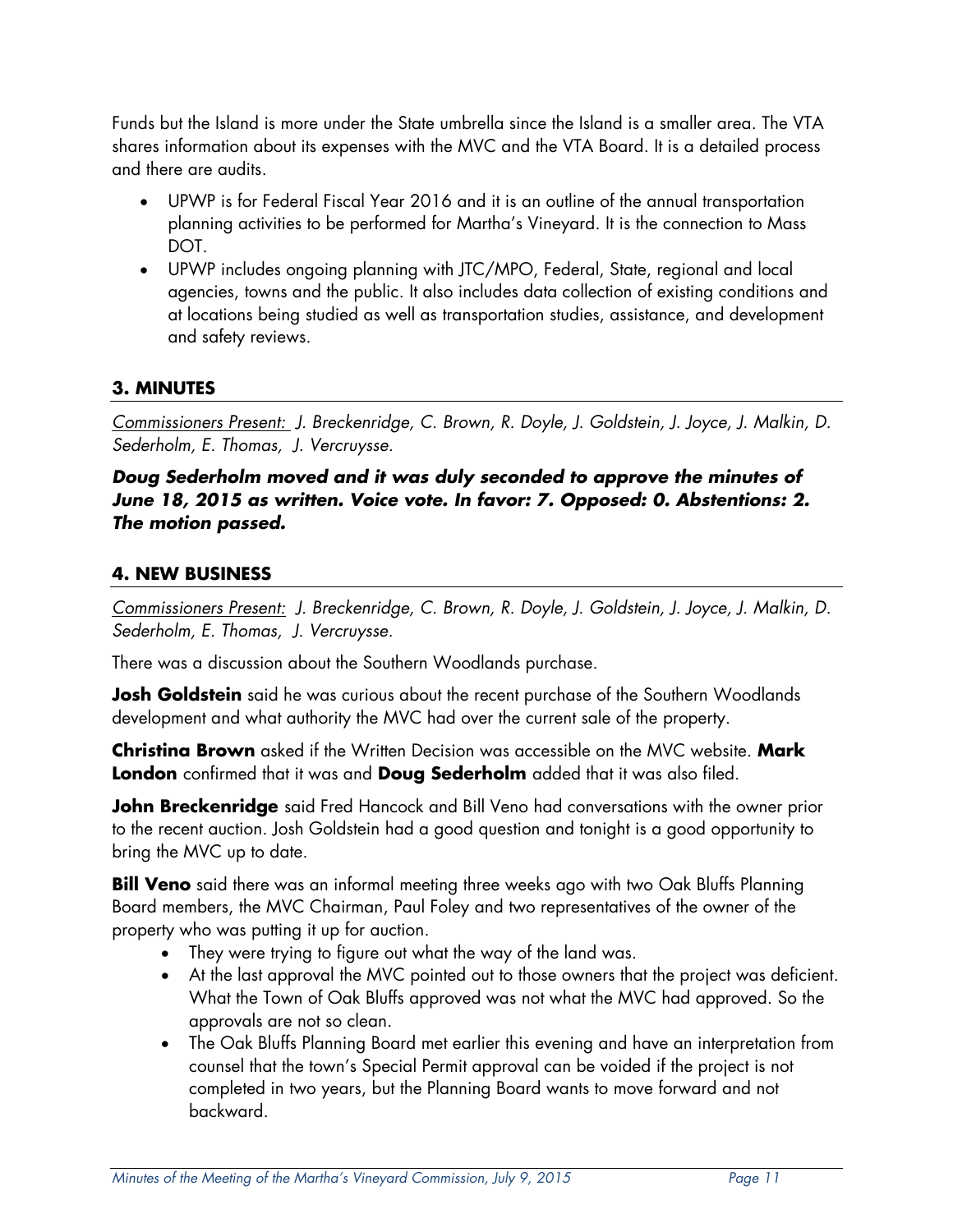- The Planning Board is concerned about the approval from nine years ago which did not have studies with nitrogen concerns of the ponds and housing guidelines. The Town is looking to have the developer meet today's standards for those issues.
- The Town wants a working group with MVC members so the differences that exist can be worked out and they also want a Public Hearing on July 30, 2015, when it expects to have a recommendation from the working group.
- On that date, the Planning Board hopes to have a plan modification to refer to the MVC along with its recommendations.

**James Joyce** asked when the Oak Bluffs Planning Board approved the prior project, did they make it more stringent than the MVC. **Mark London** said there was an easement for a trail that is missing. If the new owner wants to proceed with the current MVC approval they can.

**Doug Sederholm** said it is better for all three parties to come up with something that will not void the Special Permit and could come back to the MVC for modification.

**Bill Veno** said the Planning Board identified four main concerns: nitrogen loading, public access for ancient ways, the proximity of the lots on the western side to the Lagoon Heights subdivision off of Barnes Road and affordable housing.

**James Joyce** asked if there was any discussion at the meeting about the town well being put in. **Bill Veno** said there was not.

**Christina Brown** asked about the Land Bank acquisition of the property. **Bill Veno** said that was not discussed.

**James Joyce** asked if the affordable housing policy had changed since the MVC approval. **Bill Veno** said it had not changed.

**John Breckenridge** said a lot of work went into the project with the prior MVC Commissioners and asked if Bill Veno felt there was cooperation between the new owner and the Oak Bluffs Planning Board to move forward. **Bill Veno** said they all want to move forward.

The meeting was adjourned at 9:15 p.m.

### DOCUMENTS REFERRED TO DURING THE MEETING

- Minutes of the Commission Meeting Draft, Held June 18, 2015
- Martha's Vineyard Commission DRI # 653 Dias High Point Lane, MVC Staff Report -2015-07-09
- Martha's Vineyard Commission Land Use Planning Committee Notes of the Meeting of June 29, 2015
- Letter to Martha's Vineyard Commission from Mary Gosselin Received on June 29, 2015
- Tisbury Wastewater Recommendation for the Town re: Guidelines to MVC, Received on June 29, 2015
- Quitclaim Deed, Deeded Easement through Mini-Golf, December 26 1995
- Site Plans, A.N.R and Elevations for Dias High Point Lane DRI 653
- Traffic Circulation Plan for Dias High Point Lane DRI 653